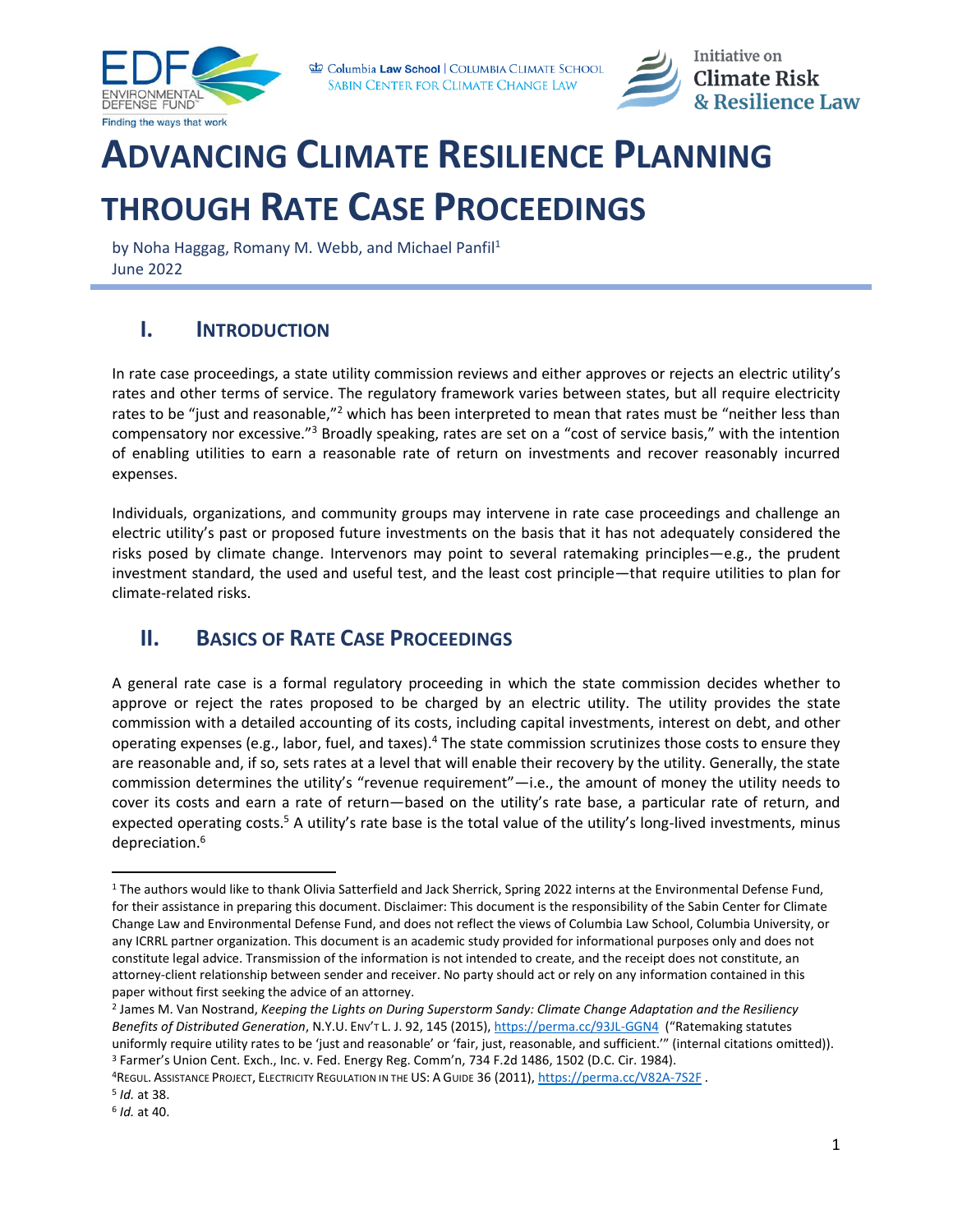Rate cases involve a judicial-like process, with parties filing briefs, submitting evidence, and attending hearings before the state utility commission in which witnesses appear and can be cross-examined.<sup>7</sup> The basic steps in the process are as follows:

- <span id="page-1-0"></span>(1) *Initial filing*: A utility submits a filing to their state utility commission for a rate change, which triggers the formal process for a general rate case. State utility commissions provide specific filing rules, which utilities must abide by.<sup>8</sup> Some state commissions hold rate case proceedings on a fixed schedule (e.g., every three years), while others conduct rate case proceedings on an ad hoc basis in response to utility rate change requests. 9
- (2) *Petitions to Intervene:* Members of the public, community groups, and other organizations may participate in a rate case proceeding by formally intervening in, and becoming a party to, the proceeding.<sup>10</sup> In most states, to gain intervenor status, an individual or organization must file a motion to intervene. Once approved by the commission, a party with intervenor status has the same rights and obligations as the other formal parties and is similarly bound by the commission's procedural rules. For further information about intervention, see part III below.
- (3) *Discovery:* Parties may file a discovery request or request for information from other parties. Discovery rules vary from state to state. Typically, the commission sets guidelines and deadlines for discovery requests.<sup>11</sup>
- (4) *Evidence and witnesses:* Parties may submit evidence, such as pre-filed written testimony and exhibits. Testimony and exhibits are normally filed by the utility at the time it files its rate-change request. The commission then sets a schedule for when other parties must file their evidence. Parties are typically allowed to submit rebuttal evidence to counter evidence or testimony submitted by another party.<sup>12</sup>
- (5) *Hearing:* The hearing process allows the parties to ask questions of expert witnesses under oath. In addition, nearly all commissions allow time for testimony from the general public on major rate increases.<sup>13</sup> In some states, members of the general public speak under oath and may address any topic covered in the proceeding. $14$
- (6) *Briefs:* Once the hearing is complete and all evidence has been presented, the parties are given time to submit their briefs, which summarizes relevant evidence and make arguments as to why the commission should rule in the parties' favor based on applicable law. Each state has its own rules governing the procedure for submitting briefs. 15

<sup>7</sup> Romany M. Webb et al., *Climate Risk in the Electricity Sector: Legal Obligations to Advance Climate Resilience Planning by Electric Utilities*, 51 ENVTL. L. REV. 577, 608 (2021)[, https://perma.cc/WV5Y-U2HL.](https://perma.cc/WV5Y-U2HL)

<sup>8</sup> REGUL. ASSISTANCE PROJECT,*supra* not[e 4,](#page-0-0) at 32.

<sup>9</sup> *Id*. at 31.

<sup>10</sup> *Id.* at 32.

<sup>11</sup> REGUL. ASSISTANCE PROJECT,*supra* not[e 4,](#page-0-0) at 33.

<sup>12</sup> *Id.* at 33.

<sup>13</sup> Id. at 33–34.

<sup>14</sup> *Id.*

<sup>15</sup> Columbia Center for Climate Change Law Columbia Law School, *Public Utility Commissions and Energy Efficiency: A Handbook of Legal & Regulatory Tools for Commissioners and Advocates* 83 (Aug. 2012)[, https://perma.cc/3NV8-42WC.](https://perma.cc/3NV8-42WC)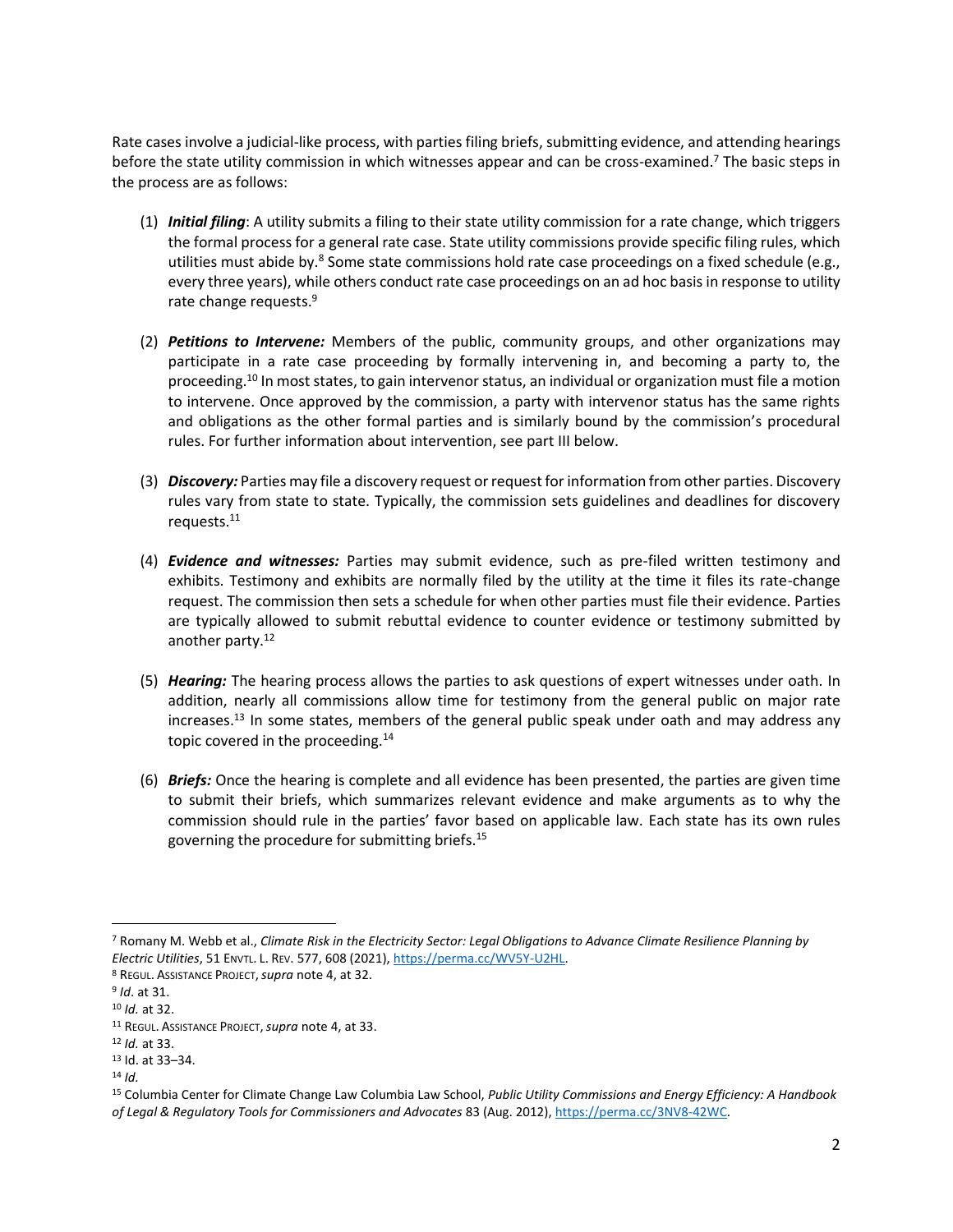(7) *Decision:* The commission issues its decision as the final step to the rate case proceeding. A party may appeal the commission's decision in front of a court. Nearly all appeals are heard in state court.<sup>16</sup> Appellants typically face a high burden due to courts' deference to state utility commissions.<sup>17</sup> However, if a court finds that the commission's decision violates an applicable legal principle, the court will reverse or remand the decision.<sup>18</sup> Parties may also have the opportunity to file motions for rehearing before considering an appeal.

During a rate case proceeding, the parties may also enter into settlement negotiations with the goal of reaching an agreement on all or some issues, which can then be presented to the commission.<sup>19</sup> A commission is more likely to approve an all-party settlement, which can save parties the costs associated with formal hearings.<sup>20</sup>

### **III. INTERVENTION PROCESS**

Some parties (e.g., the utility) have a statutory right to participate in rate case proceedings. Other participants—known as intervenors—are granted the right to participate by the commission on a case-by-case basis.<sup>21</sup> Most state utility commissions provide an opportunity for non-parties to make statements during public hearings or at other times in the rate case proceeding.<sup>22</sup> State utility commissions generally attach less weight to these statements than to evidence submitted by parties. As a result, advocates may find it advantageous to formally intervene in rate case proceedings.<sup>23</sup> Intervention can, however, be costly and time consuming. Intervenors must be represented at hearings and file required documents in a timely fashion, which may necessitate the hiring of outside legal counsel. Intervenors may also need to engage expert witnesses or others to present their case to the commission.

Each state has its own standards on what a petition to intervene must include. Some state utility commissions require would-be intervenors to demonstrate that they will be substantially affected by the outcome of the proceeding and/or that their interests are not sufficiently represented by other parties.<sup>24</sup> Other states merely require a showing that intervention is "in the public interest."<sup>25</sup>

Advocates could intervene in rate case proceedings to challenge utility expenditures or investments made without considering the impacts of climate change. An example of this occurred in 2013 in New York. Following Superstorm Sandy, Consolidated Edison Company of New York, Inc. ("Con Ed") filed a request with the New York Public Service Commission ("NYPSC") to increase rates to enable recovery of (among other things)

<sup>16</sup> REGUL. ASSISTANCE PROJECT,*supra* not[e 4,](#page-0-0) at 35 ("Nearly all appeals from state commissions occur in state court, but some are appealed directly to federal courts on federal legal or constitutional grounds.").

<sup>17</sup> *Id.*

<sup>18</sup> *Id.* <sup>19</sup> *Id.* at 34–35.

<sup>20</sup> *Id.*

<sup>21</sup> *Id.* at 32.

<sup>22</sup> *Id.* at 34.

<sup>23</sup> Webb et al., *supra* not[e 7,](#page-1-0) at 608–09.

<sup>&</sup>lt;sup>24</sup> See, e.g., KAN. ADMIN. REGS. § 82-1-225 (providing that a party seeking intervenor status to demonstrate that the party's "legal rights, duties, privileges, immunities, or other legal interests may be substantially affected by the proceeding"); N.H. ADMIN. CODE § 203.17 (per N.H. REV. STAT. ANN. § 541- A:32, requiring a party seeking intervenor status to demonstrate that the party's "rights, duties, privileges, immunities or other interests may be affected by the case."); OHIO ADMIN. CODE 4901-1-11 (allowing intervention by any person who "has a real and substantial interest in the proceeding" and who "is so situated that the disposition of the proceeding may . . . impair or impede his or her ability to protect that interest, unless the person's interest is adequately represented by existing parties").

<sup>25</sup> *See, e.g.,* 52 PA. CODE § 5.72 (allowing intervention where the petitioner has an "interest of such nature that participation by the petitioner may be in the public interest"); WASH. ADMIN. CODE § 480-07-355 (allowing intervention "if the petitioner's participation is in the public interest").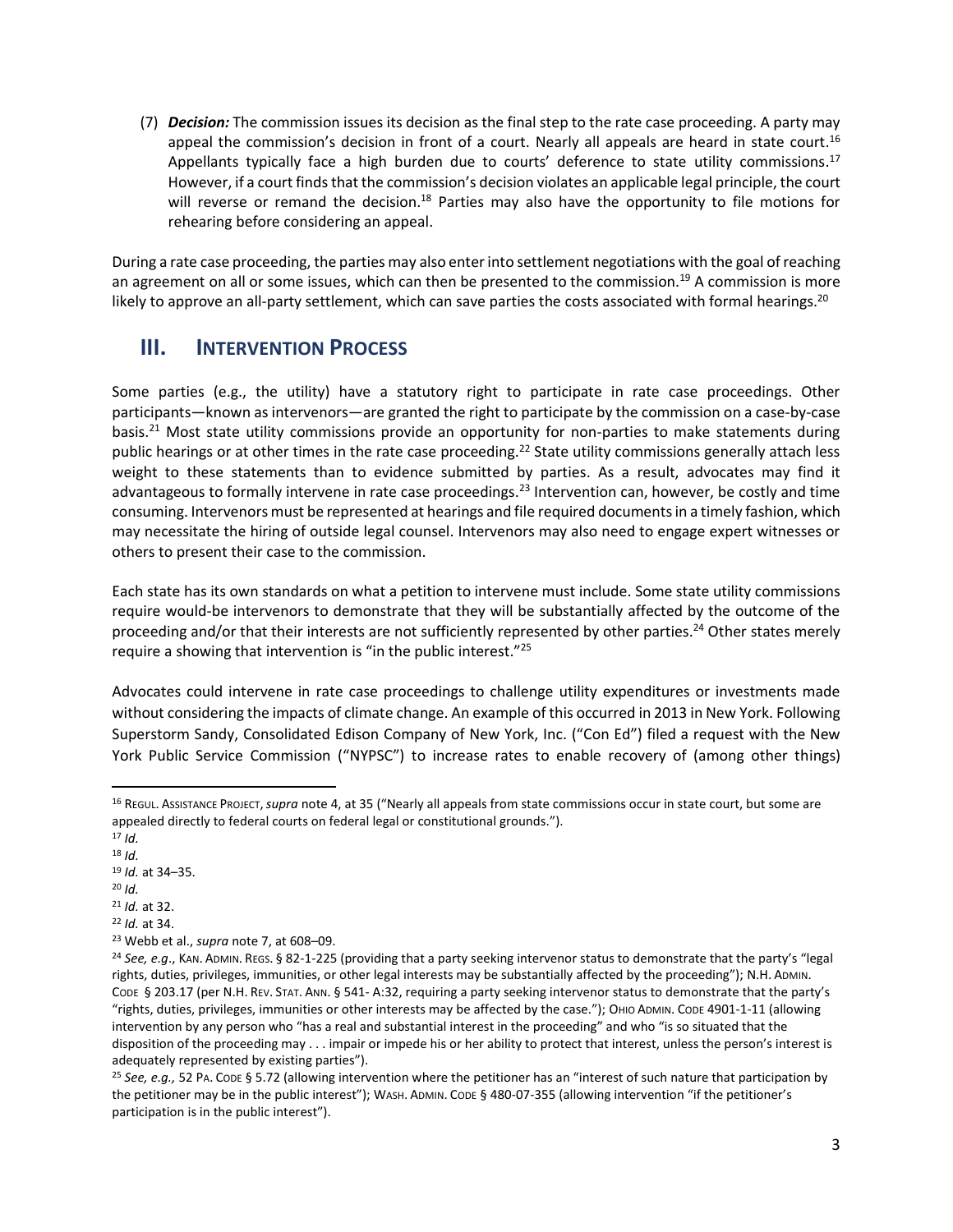approximately \$1 billion to be spent on "storm hardening structural improvements . . . that are intended to reduce the size and scope of service outages from major storms, as well as to improve responsiveness and expedite the recovery process."<sup>26</sup> As intervenors, the Environmental Defense Fund, Natural Resources Defense Council, Pace Energy and Climate Center, and Columbia Law School's Sabin Center for Climate Change Law presented testimony showing that Con Ed's system is not only at risk from storms, but also from a variety of other climate change impacts. The testimony noted that "climate conditions are projected to change in ways that are relevant to Con Edison's operations."<sup>27</sup> For example, climate change is projected to result in more frequent and intense "extreme heat events" and "intense precipitation events," as well as "sea level rise [that] is projected to lead to increased coastal flooding . . . In light of these projected changes, infrastructure is likely to be faced with a different range of environmental conditions than it has experienced in the past, and risk management efforts should be revised to account and prepare for altered conditions."<sup>28</sup> In response, the NYPSC established a "Storm Hardening and Resiliency Collaborative" as part of Con Ed's rate case.<sup>29</sup> The collaborative participants reached a settlement under which Con Ed agreed to conduct a climate vulnerability assessment.<sup>30</sup> In approving the settlement, the NYPSC noted that the obligation to consider climate impacts should be applied to all New York utilities, stating:

<span id="page-3-0"></span>[t]he State's utilities should familiarize themselves with scientists' projections for local climate change impacts on each service territory. . . . We expect the utilities to consult the most current data to evaluate the climate impacts anticipated in their regions over the next years and decades, and to integrate these considerations into their system planning and construction forecasts and budgets.<sup>31</sup>

#### **IV.** LEGAL OBLIGATIONS

To support the argument that electric utilities must engage in climate resilience planning, intervenors may point to several ratemaking principles. Here, we focus on the prudent investment standard, the used and useful test, and the least cost principle. While these principles apply in many states, they do not apply in every state, nor do they represent an exhaustive list of all the bases on which climate resilience may be raised in a utility rate case. 32

<sup>&</sup>lt;sup>26</sup> Letter from Craig Ivey, President, Consolidated Edison Co. of N.Y., Inc., to Hon. Jeffrey C. Cohen, Acting Sec'y, N.Y. Pub. Serv. Comm'n, 1 (Jan. 25, 2013), [https://perma.cc/HY8N-V3D4.](https://perma.cc/HY8N-V3D4)

<sup>27</sup> *See* Direct Testimony of Dr. Radley Horton On Behalf of Center for Climate Change Law and Environmental NGO Group 4 (May 31, 2013)[, https://perma.cc/5HK7-A9DP.](https://perma.cc/5HK7-A9DP)

<sup>28</sup> *Id*. at 4–5.

<sup>29</sup> *See* N.Y. Pub. Serv. Comm'n, Notice of Collaborative Meeting Concerning Storm Hardening and Resiliency Issues, Case 13-E0030 (July 1, 2013),<https://perma.cc/92Y3-6HJG>; N.Y. Pub. Serv. Comm'n, Order Approving Electric, Gas and Steam Rate Plans in Accord with Joint Proposal, Case 13-E-0030 et al., at 8 (Feb. 21, 2014)[, https://perma.cc/Y78W-GY8H](https://perma.cc/Y78W-GY8H) [hereinafter NYPSC Order]

<sup>30</sup> NYPSC Order, *supra* not[e 29,](#page-3-0) at 71.

<sup>&</sup>lt;sup>31</sup> *Id.* at 71–72 ("We also observe that the considerations addressed in the Collaborative are specific to Con Edison, yet they have important implications for the regulatory regime in New York. The obligation to address these considerations should be broadened to include all utilities. The State's utilities should familiarize themselves with scientists' projections for local climate change impacts on each service territory. . . . We expect the utilities to consult the most current data to evaluate the climate impacts anticipated in their regions over the next years and decades, and to integrate these considerations into their system planning and construction forecasts and budgets").

<sup>32</sup> To illustrate, a number of state utility commissions apply both the used and useful test and the prudence standard, though some commissions only employ one of the two standards. *See generally* Richard J. Pierce, Jr., The Regulatory Treatment of Mistakes in Retrospect: Canceled Plants and Excess Capacity, 132 U. PA. L. REV. 497, 512–13 (1984)[, https://perma.cc/KE2Z-](https://perma.cc/KE2Z-DZAZ)[DZAZ.](https://perma.cc/KE2Z-DZAZ)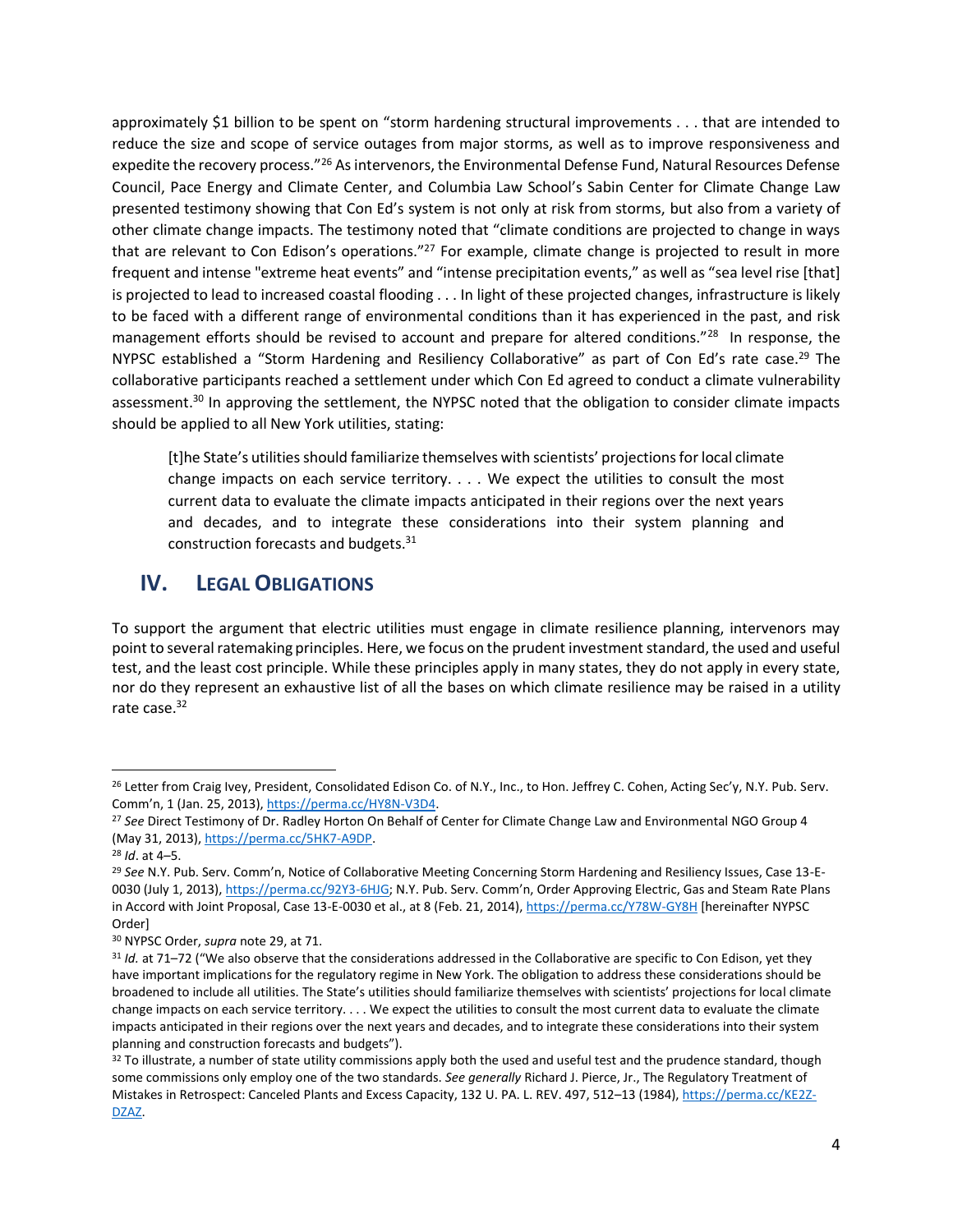#### **a. PRUDENCE STANDARD**

Prudence is a central tenet of electric utility rate regulation.<sup>33</sup> Electric utilities are typically only permitted to recover prudent and necessary operating expenses and earn a return on prudent used and useful capital investments.<sup>34</sup> State utility commissions assess prudence by considering whether a reasonable, professional utility manager would have incurred the expense or made the investment given the information that was known or knowable at the time.<sup>35</sup> The burden of demonstrating prudence falls on the electric utility, which must prove that it acted reasonably in the circumstances.<sup>36</sup>

<span id="page-4-1"></span><span id="page-4-0"></span>In *Gulf States Utilities Co. v. Louisiana Public Service Commission,* the Louisiana Supreme Court explained the prudent standard as requiring "the utility [to] demonstrate that it went through a reasonable . . . process to arrive at a course of action and, given the facts as they were or should have been known at the time, responded in a reasonable manner." <sup>37</sup> The court noted that an electric utility is expected to act prudently throughout a long-running investment, and thus, the utility must "respond prudently to changing circumstances or new challenges that arise as [the] project progresses."<sup>38</sup> Courts and commissions in other states have applied the prudence standard similarly.<sup>39</sup> For example, in *Citizens Action Coalition of Indiana v. North Indiana Public Service Commission*, the Court of Appeals of Indiana held that "[t]he measure of the prudence of utility expenditures is gauged by what one would consider good management decisions and practices" and that a utility must respond prudently to changing circumstances over the course of a long term project.<sup>40</sup> Additionally, in *Gulf States Utilities Company v. Public Utilities Commission of Texas,* the Court of Appeals of Texas noted that the state utility commission defines prudence as "[t]he exercise of that judgement . . . which a reasonable

<span id="page-4-2"></span><sup>33</sup> Long Is. Lighting Co. v. Pub. Serv. Comm'n of State of N.Y., 523 N.Y.S.2d 615, 620 (N.Y. App. Div. 1987) (describing prudence as "an essential constituent of utility regulation"); *see also* Appeal of Conservation L. Found., 507 A.2d 652, 673 (N.H. 1986) (describing the prudence standard as a key ratemaking principle); Gulf States Utils. Co. v. La. Pub. Serv. Comm'n, 578 So. 2d 71, 85 (La. 1991) (same); Entergy Gulf States, Inc. v. La. Pub. Serv. Comm'n, 726 So. 2d 870, 873–74 (La. 1999) (noting that a utility "must demonstrate that its decisions and actions are prudent in order to counterbalance the monopolistic effects on the ratepayers who do not have a choice about which company provides their utility service."); Town of Hingham v. Dep't of Telecomms. & Energy, 740 N.E.2d 984, 989 (Mass. 2001) (indicating that "[t]he prudence test determines whether cost recovery is allowed at all").

<sup>34</sup> *See* REGUL. ASSISTANCE PROJECT,*supra* not[e 4,](#page-0-0) at 47, 51–52, 57–58.

<sup>35</sup> *See generally* Heather N. Jarvis, *Keeping the Lights on at All Costs? Imploring Consistent Prudence Review and a Prudence Standard that Includes Demand Response and Responsible Portfolio Management*, 29 VT. L. REV. 1037, 1042 (2005), [https://perma.cc/U6MU-UFJF.](https://perma.cc/U6MU-UFJF)

<sup>36</sup> *Long Is. Lighting Co.*, 523 N.Y.S.2d at 620 (holding that the "burden of proof is upon the utility whose rates . . . are being considered to justify its conduct"). Absent evidence to the contrary, electric utilities generally benefit from a presumption of prudence. *See, e.g.*, Off. of Pub. Couns. v. Mo. Pub. Serv. Comm'n, 523 S.W.3d 14, 19 (Mo. Ct. App. 2017) (holding that "the presumption of prudence sets out an evidentiary presumption which provides that the utility's expenditures are presumed to be prudent until adequate contrary evidence is produced, at which point the presumption disappears from the case . . . . The presumption affects who has the burden of proceeding, but it does not change the burden of proof, which [is] on the utility" (internal citations omitted)); *see infra*, n[. 37](#page-4-0)–[38.](#page-4-1)

<sup>37</sup> *Gulf States Utils.*, 578 So. 2d at 85, *aff'd,* Gulf States Utils. Co. v. La. Pub. Serv. Comm'n, 689 So. 2d 1337, 1346 (La. 1997); *see also Entergy Gulf States*, 726 So. 2d at 873.

<sup>38</sup> *Gulf States Utils*., 578 So. 2d at 85.

<sup>39</sup> *See, e.g.,* Long Is. Lighting Co., 523 N.Y.S.2d at 620 (holding that "[p]rudence is determined by judging whether the utility acted reasonably, under the circumstances at the time"); Fitchburg Gas & Elec. Light Co. v. Dep't of Pub. Utils., 956 N.E.2d 213, 216 (Mass. 2011) (indicating that "[w]hen conducting a prudence review, the [D]epartment [of Public Utilities] determines whether a utility's actions, based on all that it knew or should have known at the time, were reasonable and prudent in light of the circumstances"); *see infra*, n. [40](#page-4-2)–[41.](#page-5-0)

<sup>40</sup> Citizens Action Coal. of Ind., Inc. v. N. Ind. Pub. Serv. Co., 472 N.E.2d 938, 958–59, 962 (Ind. Ct. App. 1984).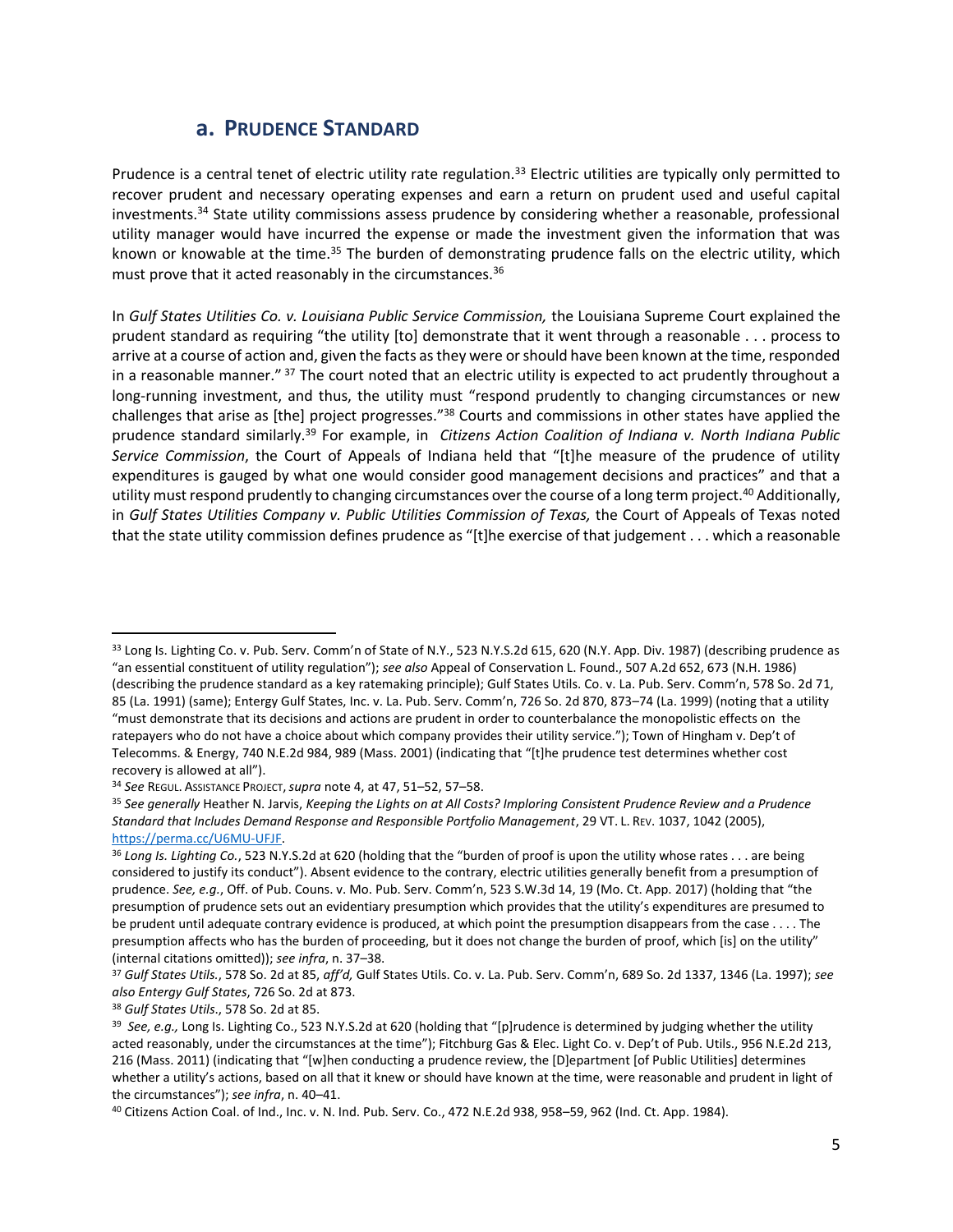<span id="page-5-0"></span>utility manager would exercise . . . in the same or similar circumstances given the information" that was known or knowable.<sup>41</sup>

In the context of climate change, the prudence standard arguably requires electric utilities to employ established techniques to evaluate and manage climate-related risks when making investment and other operational decisions that impact rates.<sup>42</sup> The impacts of climate change on electric systems have been welldocumented in numerous reports (see *Climate Risks [to Electricity Infrastructure](https://www.icrrl.org/files/2022/06/Climate-Risks-to-Electricity-Infrastructure-Supplement.pdf)*). Electric utilities have access to data and tools that enable them to identify climate change impacts likely to occur in their service territories and evaluate the climate vulnerability of their systems (see *[State of the Science](https://www.icrrl.org/files/2022/06/State-of-the-Science-Supplement.pdf)*). Thus, electric utilities now know, or should know, that the impacts of climate change pose material risks to their operations and assets.<sup>43</sup>

<span id="page-5-2"></span><span id="page-5-1"></span>Electric utilities that fail to engage in climate resilience planning could have their investment decisions challenged in rate case proceedings under the prudence standard. <sup>44</sup> An example of this occurred in 2020 when Duke Energy Carolinas, LLC ("DEC") and Duke Energy Progress, LLC ("DEP") had their investments challenged under the prudence standard on the basis that they failed to adequately consider climate-related risks when making investment decisions. In February 2020, Vote Solar intervened in DEC's rate case and submitted testimony<sup>45</sup> before the North Carolina Utilities Commission, challenging DEC's request to recover "[c]osts incurred to maintain and modernize the company's electric system, generate cleaner power, improve reliability, [and] efficiently restore service to customers after major storm damage" (among other things).<sup>46</sup> Subsequently, in April 2020, Vote Solar intervened in DEP's rate case proceeding and challenged its request to recover costs associated with grid maintenance and modernization.<sup>47</sup> Vote Solar asserted that DEC/DEP's Grid Improvement Plan was "woefully deficient with respect to the integration of climate change impacts in its longterm planning."<sup>48</sup> In particular, Vote Solar argued that DEC/DEP's use of historical trends and failure to "take into account what we currently know about possible scenarios regarding temperature, humidity, precipitation, and sea level increases over time . . . is irresponsible, and contrary to prudent utility practice."<sup>49</sup> Vote Solar further argued that, due to DEC/DEP's failure to consider climate risk, there was insufficient evidence "to determine if the Compan[ies] made the most prudent prioritization and investments in light of [their] actual, projected climate risk."<sup>50</sup> DEC and DEP each reached a settlement with Vote Solar and agreed to convene a Climate Risk and Resilience Working Group, which will look at ways to assess the impacts of climate change and integrate consideration of those impacts into planning.<sup>51</sup> The settlement agreements require DEC and DEP to "study the impacts of climate change on" their Grid Improvement Plans and "existing grid, including

<sup>41</sup> Gulf States Utils. Co. v. Pub. Util. Comm'n, 841 S.W.2d 459, 475 (Tex. App. 1992).

<sup>42</sup> Webb et al, *supra* note [7,](#page-1-0) at 611–13.

<sup>43</sup> *Id.*

<sup>44</sup> *Id.*

<sup>45</sup> Direct Testimony of James Van Nostrand and Tyler Fitch on Behalf of Vote Solar, In the Matter of Application of Duke Energy Carolinas, LLC for Adjustment of Rates and Charges Applicable to Electric Service in North Carolina, N.C.U.C. Docket No. E-7, Sub 1214, at 19 (Feb. 18, 2020)[, https://perma.cc/RLM6-Z4DA](https://perma.cc/RLM6-Z4DA) [hereinafter Vote Solar DEC Testimony].

<sup>46</sup> Duke Energy Carolinas, LLC Application to Adjust Retail Rates, N.C.U.C. Docket No. E-7, SUB 1214 (Sept. 30, 2019), [https://perma.cc/95DV-WZDA.](https://perma.cc/95DV-WZDA)

<sup>47</sup> Direct Testimony of James Van Nostrand and Tyler Fitch on Behalf of Vote Solar, In the Matter of Application of Duke Energy Progress, LLC for Adjustment of Rates and Charges Applicable to Electric Service in North Carolina, N.C.U.C. Docket No. E-2, Sub 1219 (Feb. 18, 2020)[, https://perma.cc/C5FD-E9QY](https://perma.cc/C5FD-E9QY) [hereinafter Vote Solar DEP Testimony].

<sup>48</sup> Vote Solar DEC Testimony, *supra* not[e 45,](#page-5-1) at 90; Vote Solar DEP Testimony, *supra* not[e 47,](#page-5-2) at 93.

<sup>49</sup> Vote Solar DEC Testimony, *supra* not[e 45,](#page-5-1) at 93–94; Vote Solar DEP Testimony, *supra* not[e 47,](#page-5-2) at 97.

<sup>50</sup> Vote Solar DEC Testimony, *supra* note 3, at 94; Vote Solar DEP Testimony, *supra* note 3, at 98.

<sup>51</sup> Agreement and Stipulation of Settlement, In the Matter of Application Duke Energy Carolinas, LLC for Adjustment of Rates and Charges Applicable to Electric Service in North Carolina, N.C.U.C. Docket No. E-7, SUB 1214 (July 9, 2020) [hereinafter DEC Settlement Agreement], [https://perma.cc/6Q2C-7MDA;](https://perma.cc/6Q2C-7MDA) Agreement and Stipulation of Settlement, In the Matter of Application of Duke Energy Progress, LLC for Adjustment of Rates and Charges Applicable to Electric Service in North Carolina, N.C.U.C. Docket No. E-2, Sub 1219 (July 9, 2020), <https://perma.cc/92S2-J5Y8> [hereinafter DEP Settlement Agreement].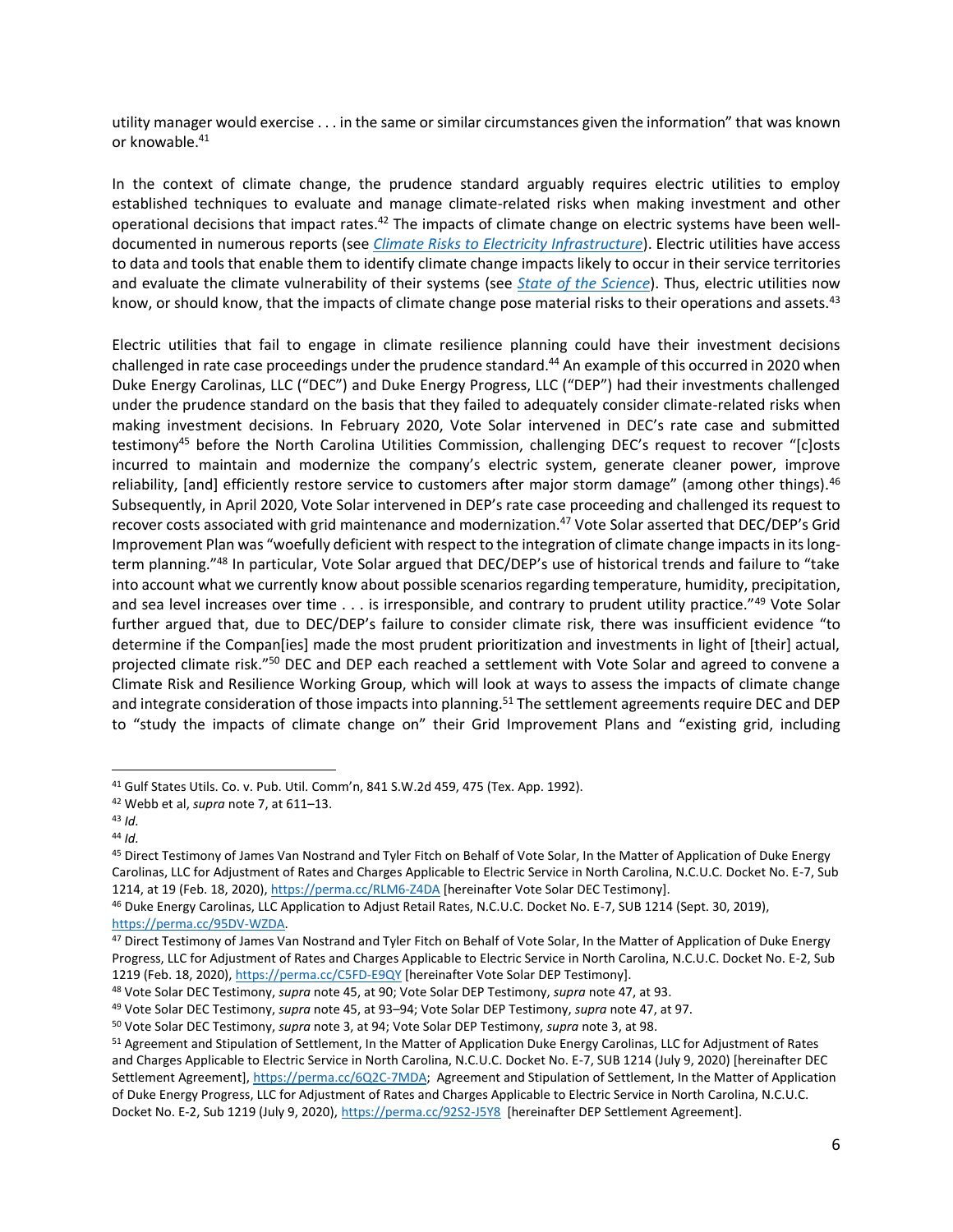operations, planning and physical assets on its transmission and distribution systems" utilizing "[b]est-practices climate modeling and scenario analysis."<sup>52</sup>

## **b. USED AND USEFUL TEST**

Many state utility commissions employ the "used and useful" test in deciding whether to grant cost recovery to electric utilities for their capital investments.<sup>53</sup> Under this test, electric utilities are only permitted to include in their rate base, and claim depreciation and other expenses on, capital investments that are physically used and useful in providing services to customers.<sup>54</sup> State utility commissions look at whether an investment resulted in an asset that is actually providing services (and is thus "used") and whether that asset is actually needed to provide those services (and thus "useful").<sup>55</sup> If both requirements are met, the asset may be added to the utility's rate base, enabling the utility to earn a return on it. In each subsequent rate case (i.e., after the asset is added to the utility's rate base), the state utility commission verifies that the asset is still used and useful, and will remain so for the period during which the rates will be in effect.<sup>56</sup> Prolonged outages (e.g., of a year or more) that are not expected under normal operating conditions may result in the assets being found to be not used and useful and thus removed from rate base.<sup>57</sup>

Electric utility assets that are rendered inoperable due to the impacts of climate change, either permanently or for extended periods, may result in utility costs that would not be recoverable under the used and useful test. To illustrate, climate impacts (e.g., rising sea levels) may cause facilities to retire prematurely,<sup>58</sup> at which point they will no longer be "used and useful." The costs of such assets cannot be recovered by electric utilities in rates under the used and useful test. Additionally, the used and useful test could also prevent electric utilities from recovering the costs of assets that experience regular and/or extended outages due to the impacts of climate change.<sup>59</sup> Thus, relying on the used and useful test, advocates can argue that cost-recovery should be denied for assets that are rendered inoperable due to climate change impacts that the utility failed to prepare for.

# **c. LEAST COST PRINCIPLE**

<sup>52</sup> DEC Settlement Agreement at 4; DEP Settlement Agreement at 4.

<sup>53</sup> A number of state utility commissions apply both the used and useful test and the prudence standard, though some commissions only employ one of the two standards*. See generally* Richard J. Pierce, Jr., *The Regulatory Treatment of Mistakes in Retrospect: Canceled Plants and Excess Capacity*, 132 U. PA. L. REV. 497, 512–13 (1984)[, https://perma.cc/KE2Z-DZAZ.](https://perma.cc/KE2Z-DZAZ) <sup>54</sup> *Denver Union Stock Yard Co. v. United States*, 304 U.S. 470, 475 (1983).

<sup>55</sup> *See generally* Jonathan A. Lesser, *The Used and Useful Test: Implications for a Restructured Electric Industry*, 23 ENERGY L. J. 349, 352 (2002) ("Although the distinction between used and useful has not always been clear-cut, a reasonable interpretation is between investments that do not provide physical services (not used) and those that, while providing physical services, are superfluous (not useful)"), [https://perma.cc/Z4AZ-68VN.](https://perma.cc/Z4AZ-68VN)

<sup>56</sup> Pa. Pub. Util. Comm'n v. Metro. Edison Co., 53 Pa. PUC 329, 333 (Pa. Pub. Util. Comm'n June 15, 1979) (holding that the commission must consider whether an "investment is or will be useful during [the] period in which the rates are to be in effect").

<sup>57</sup> *Id.* (holding that a generating facility expected to be offline for two to four years must be removed from rate base because such facilities "by their nature are not expected to experience" such prolonged outages).

<sup>58</sup> *See, e.g.,* U.S. DEP'T OF ENERGY, EFFECT OF SEA LEVEL RISE ON ENERGY INFRASTRUCTURE IN FOUR MAJOR METROPOLITAN AREAS 13 (2014), [https://perma.cc/D66N-633K;](https://perma.cc/D66N-633K) Kavya Balaraman, *Water Scarcity Accelerates Plans to Close Xcel's Tolk Coal Plant by a Decade*, UTIL. DIVE (Jan. 15, 2020), [https://perma.cc/TXM9-JJ9Y.](https://perma.cc/TXM9-JJ9Y)

<sup>59</sup> Metro. Edison Co., 53 Pa. PUC at 333 (holding that "[t]he length of time which utility plant may be out of service and not removed from rate base depends upon the nature of the plant, the degree to which the outage can be expected to occur during normal operation of the plant, and the certainty with which resumption of service can be predicted").